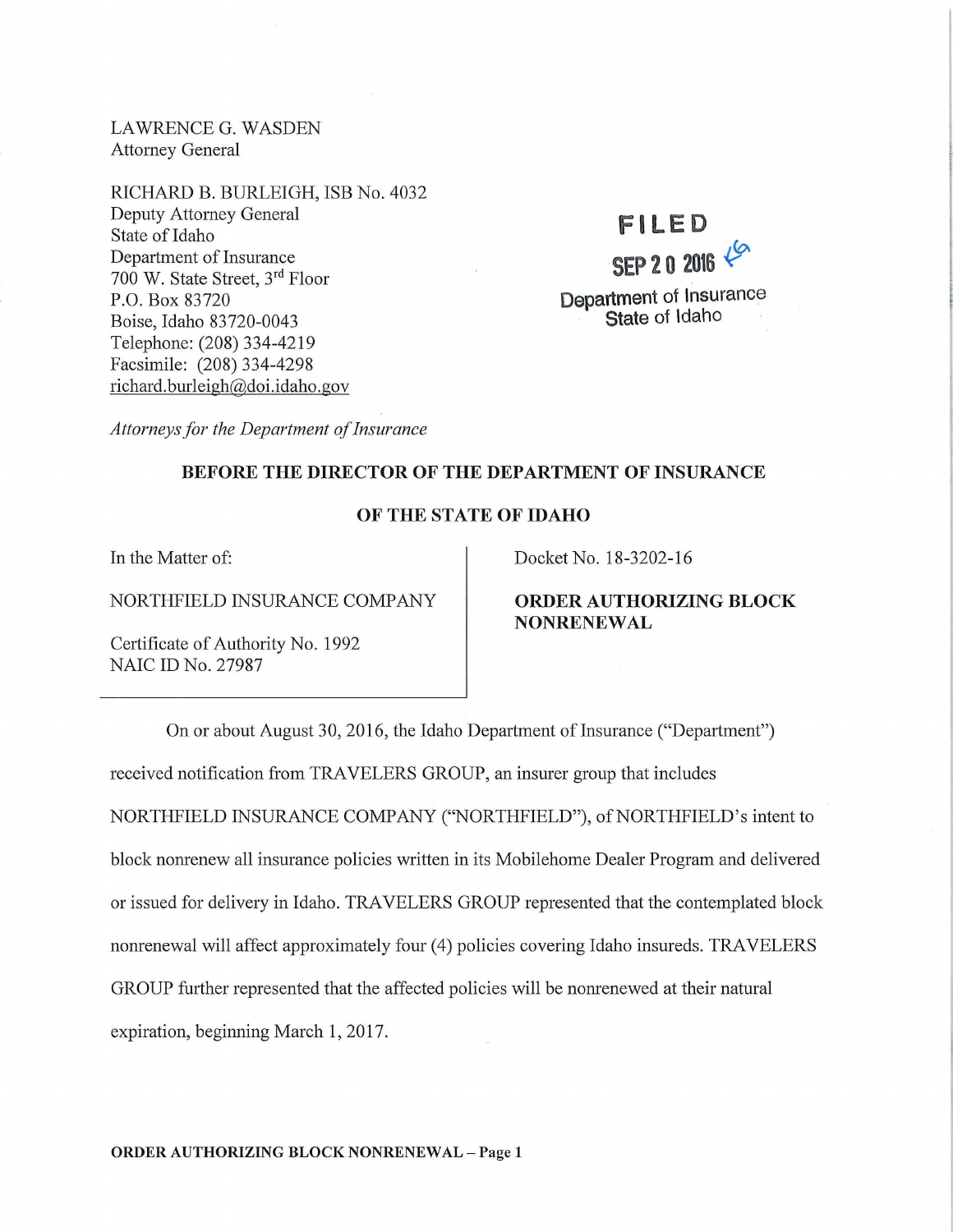The Director, having reviewed the foregoing and the requirements of Idaho Code § 41- 1841(1), and acting pursuant to the authority set forth in Idaho Code  $\S$  41-210(2),

THE DIRECTOR HEREBY FINDS that the proposed effective date of the contemplated block nonrenewal complies with the one hundred twenty (120) day notice requirement to the Director, as set forth in Idaho Code § 41-1841(1).

NOW THEREFORE, IT IS HEREBY ORDERED that NORTHFIELD is authorized, pursuant to Idaho Code § 41-1841, to effectuate a block nonrenewal of its Mobilehome Dealer Program insurance policies delivered or issued for delivery in Idaho, which, based on representations made to the Department, will affect approximately four (4) policies covering Idaho insureds. NORTHFIELD shall begin nonrenewing the affected policies at each policy's natural expiration date occurring on or after March 1, 2017. NORTHFIELD shall provide advance notice to policyholders affected by the nonrenewals authorized by this order in accordance with the notice provisions included in the company's applicable insurance policies.

THIS ORDER is a final order of the Director and is EFFECTIVE IMMEDIATELY. DATED this  $\overline{2a^{tt}}$  day of September, 2016.

> STATE OF IDAHO DEPARTMENT OF INSURANCE

Atten L Clincen

DEAN L. CAMERON Director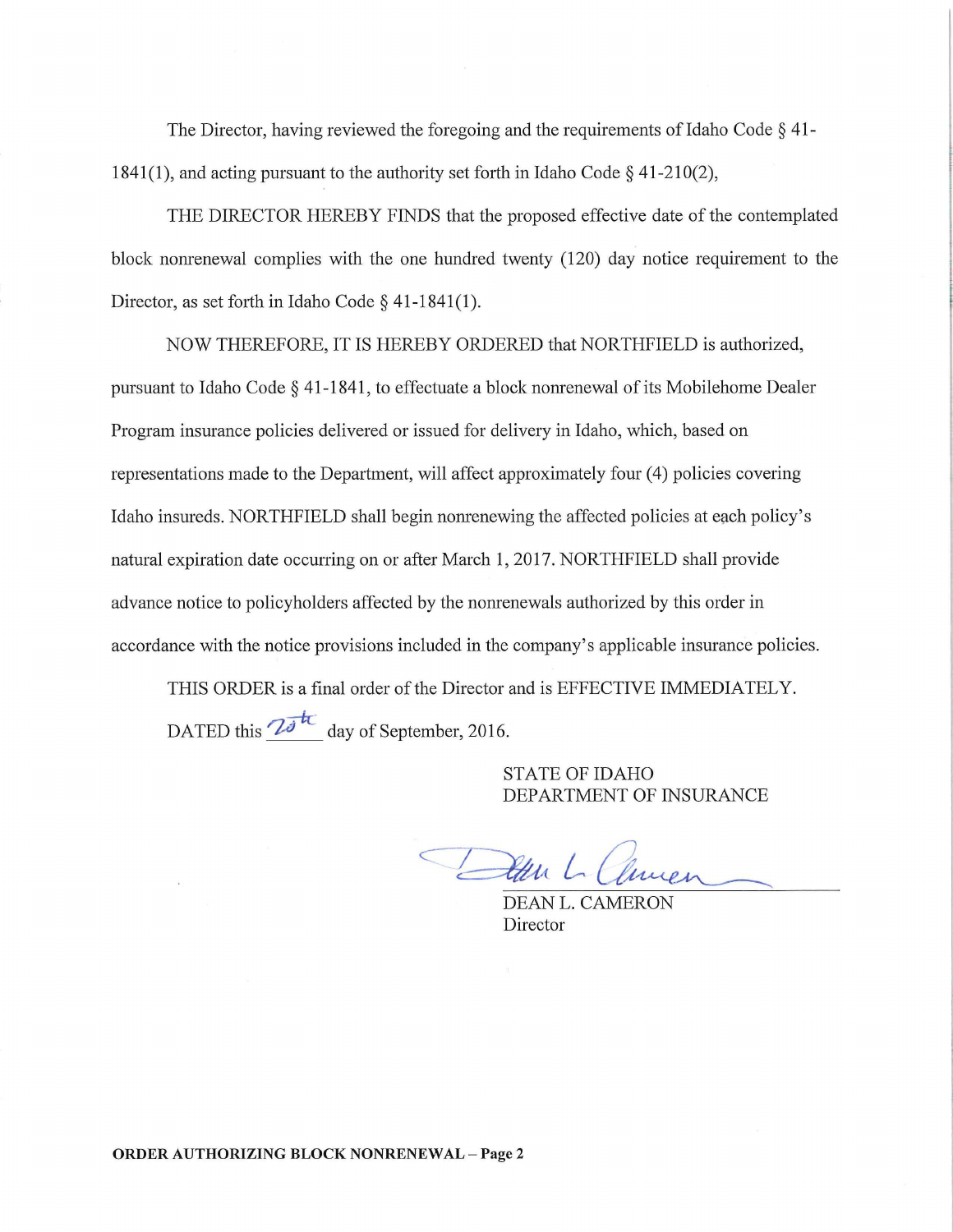## NOTIFICATION OF RIGHTS

This Order constitutes a final order of the Director. Any party may file a motion for reconsideration of this final order within fourteen (14) days of the service date of this order. The Director will dispose of the petition for reconsideration within twenty-one (21) days of its receipt, or the petition will be considered denied by operation of law. *See,* Idaho Code  $§ 67-5246(4).$ 

Pursuant to Idaho Code §§ 67-5270 and 67-5272, any party aggrieved by this final order may appeal it by filing a petition for judicial review in the district court of the county in which: (1) the hearing was held; or (2) the final agency action was taken; or (3) the aggrieved party resides or operates its principal place of business in Idaho; or (4) the real property or personal property that was the subject of the agency decision is located. An appeal must be filed within twenty-eight (28) days of: (a) the service date of this final order; or (b) an order denying a petition for reconsideration; or (c) the failure within twenty-one (21) days to grant or deny a petition for reconsideration, whichever is later. *See,* Idaho Code § 67-5273. The filing of a petition for judicial review does not itself stay the effectiveness or enforcement of the order under appeal.